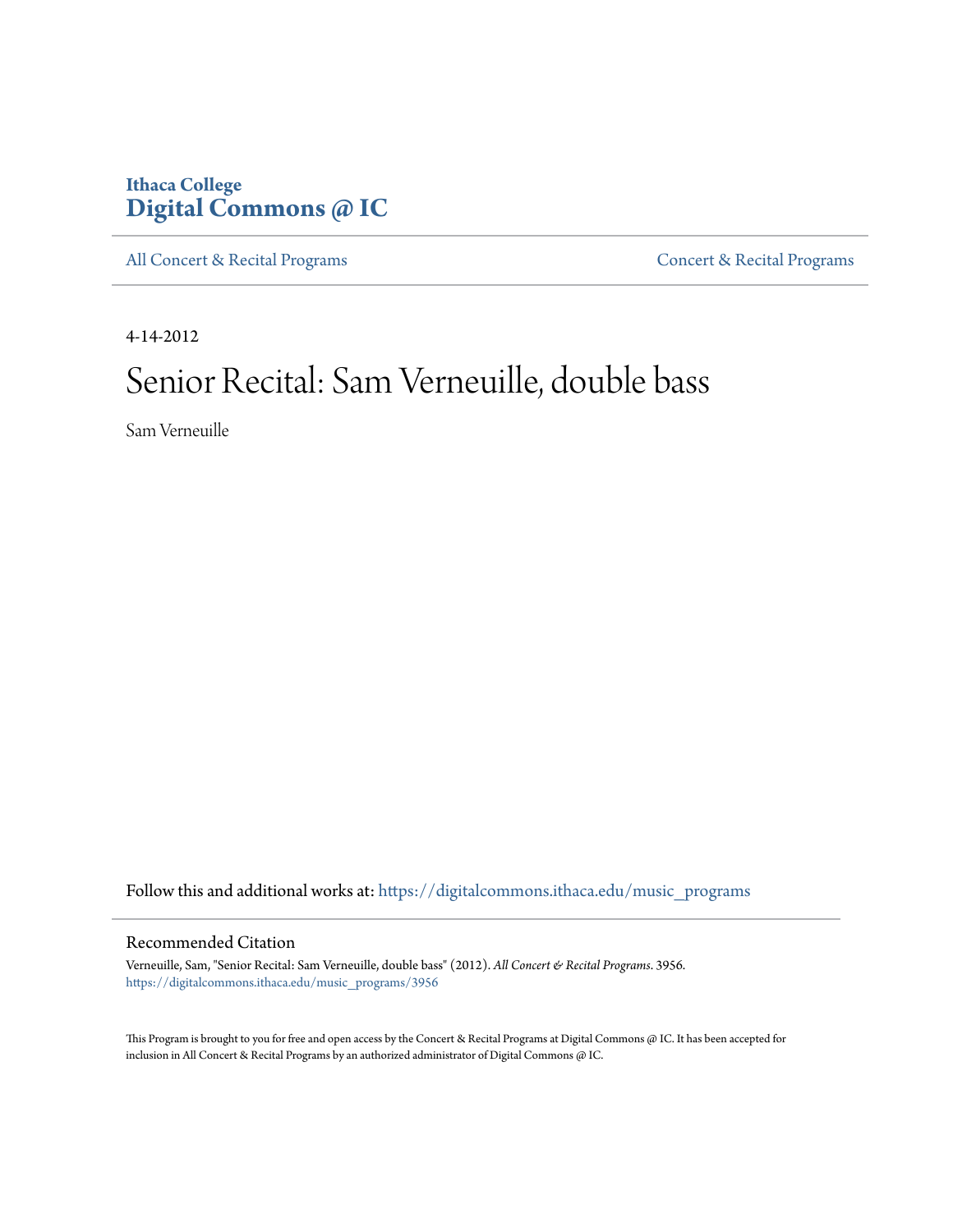## **Senior Recital: Sam Verneuille, double bass**

**Mary Holzhauer, piano**

**Ford Hall Saturday, April 14, 2012 8:15 p.m.**